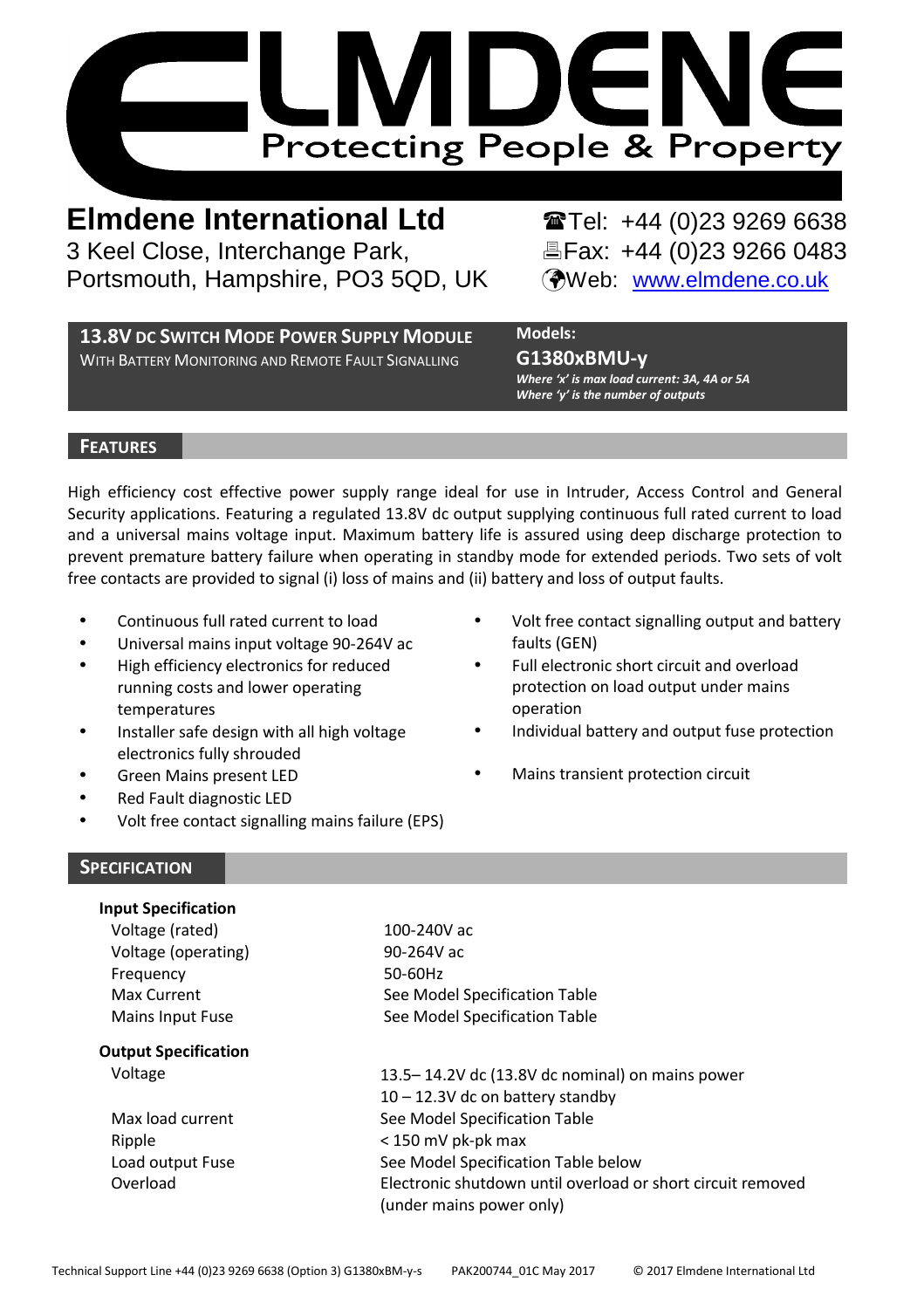### **Mechanical**

| <b>Product Reference</b>       | G13803BMU-v | G13804BMU-v   | G13805BMU-v |
|--------------------------------|-------------|---------------|-------------|
| <b>Dimensions</b><br>wxhxd(mm) |             | 52 x 71 x 106 |             |

#### **Environmental**

#### **Standby Battery**

Battery Type 12V Valve Regulated Lead Acid Battery Charging Fuse protection See below table

Temperature  $-10$  to +40°C (operating) 75% RH non-condensing -20 to +80°C (storage)

# **Model Specification Table**

|                                   | G13803BMU         | - 4          | G13804BMU         | - 4         | G13805BMU         | - 4           |
|-----------------------------------|-------------------|--------------|-------------------|-------------|-------------------|---------------|
| <b>Max Output Current to load</b> | 3A                |              | 4A                |             | 5A                |               |
| <b>Output Fuse (20mm glass)</b>   | F3.0A             | 4 X<br>F0.8A | F4.0A             | 4x<br>F1.0A | F5.0A             | 4 X<br>F1.25A |
| <b>Max Mains Input Current</b>    | $<$ 2.0A @ 90V ac |              | $<$ 2.0A @ 90V ac |             | $<$ 3.0A @ 90V ac |               |
| Mains Input Fuse (20mm HBC)       | T3.15A            |              | T3.15A            |             | T3.15A            |               |
| <b>Battery Fuse Protection</b>    | F3.0A             |              | F4.0 A            |             | F5.0A             |               |

## **SIGNALLING OUTPUTS**

| <b>GEN Fault (general)</b> | 0.1A @ 60V dc N/O volt free contact. Open when battery<br>disconnected, *output fuse fail, battery fuse fail or output short |
|----------------------------|------------------------------------------------------------------------------------------------------------------------------|
| <b>EPS Fault (mains)</b>   | circuit.<br>0.1A @ 60V dc N/O volt free contact.                                                                             |
|                            | Open when loss of mains for more than 10s                                                                                    |

#### **Fault Diagnostic Table:**

| <b>Red LED</b><br>(Fault)          | <b>Green LED</b><br>(Mains) | <b>PSU Status</b>                                                              |
|------------------------------------|-----------------------------|--------------------------------------------------------------------------------|
| OFF                                | <b>ON</b>                   | Normal: Battery fully charged                                                  |
| One short flash<br>every second    | ON                          | Normal: Battery charging but not fully charged                                 |
| Flashing:<br>1second On            | ON                          | Fault: Output fuse or battery fuse blown, or battery missing                   |
| 1 second Off                       | <b>OFF</b>                  | Fault: No mains, output fuse blown                                             |
| One short flash<br>every 3 seconds | <b>OFF</b>                  | Fault: No mains, battery supplying load.                                       |
| OFF                                | OFF                         | Fault: No mains, No output, Batteries disconnected or completely<br>discharged |

# **CONNECTIONS**

| $O/P + -$  | Connection to equipment to be powered (observe polarity)              |
|------------|-----------------------------------------------------------------------|
| EPS Fault: | Relay output for mains fail. Open if loss of mains.                   |
| GEN Fault: | Relay output for General Fault. Open in fault condition               |
| BATT +. -  | Connection to standby battery. Use cables provided (observe polarity) |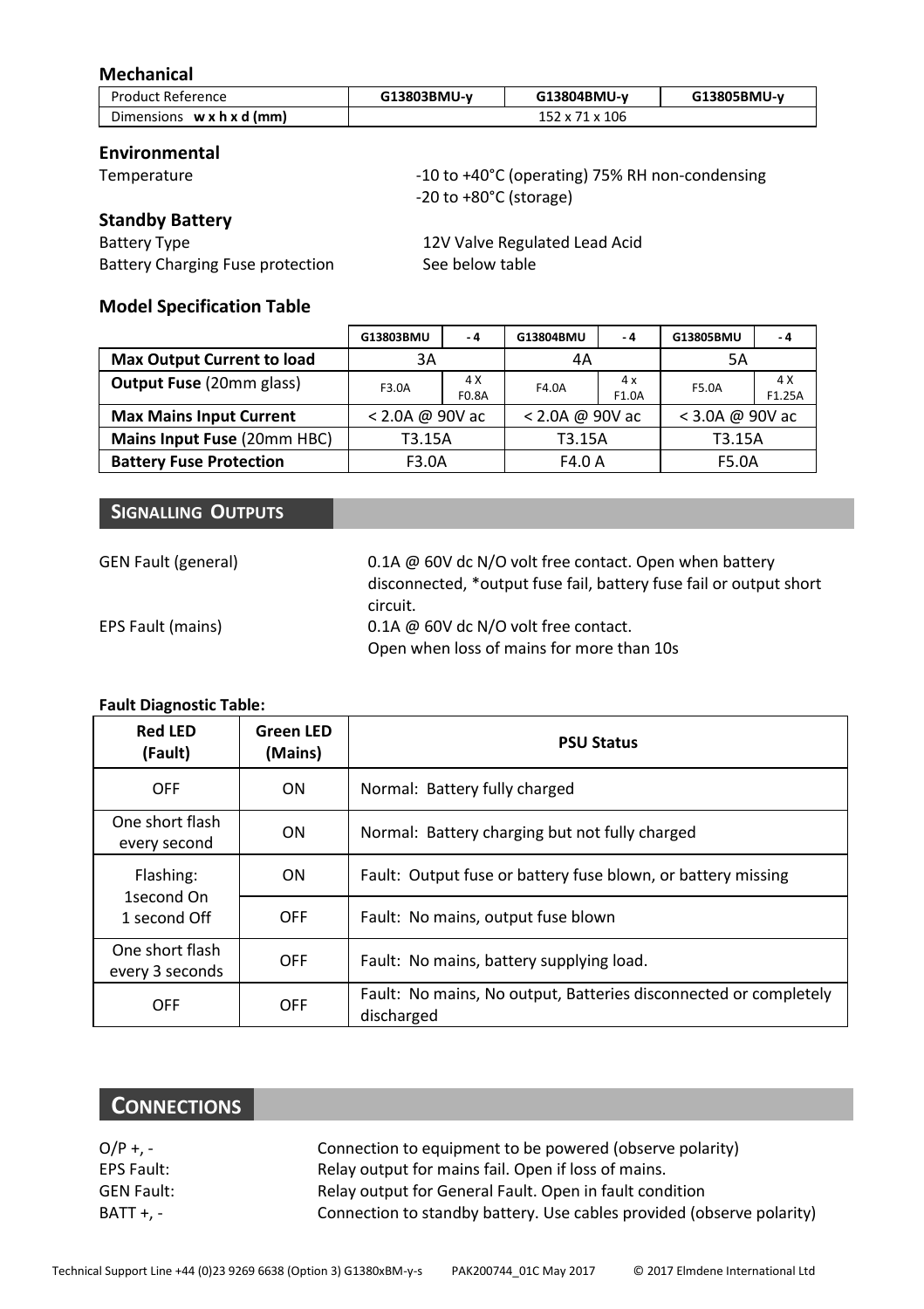#### **INSTALLATION INSTRUCTIONS**

This unit is only suitable for installation as permanently connected equipment. This PSU is *NOT SUITABLE* for external installation. This unit must be fed from a mains power source having a separate (approved) disconnect device and fitted with a fuse or other over-current protection device rated at 3A maximum. Ensure that the disconnect device used has appropriate earth fault protection to the applicable standard. *EQUIPMENT MUST BE EARTHED*. Before installation, ensure that external disconnect device is *OFF*. The PSU should be installed according to all relevant safety regulations applicable to the application.

#### **Mounting**

- 1) Mount securely in correct orientation allowing minimum clearance see *Fig. 1.0*
- 2) Route mains and low voltage output cables via different knockouts and/or cable entry holes.
- 3) Use bushes and cable glands rated to UL94 HB minimum.



Fig 1.0 Mounting of Module

#### **Mains Power Up**

- 4) Attach correctly rated mains cable (minimum 0.5mm<sup>2</sup> [3A], 300/500Vac). Fasten with cable ties.
- 5) Apply mains power.
	- Check for 13.8V dc on load outputs.
	- Check Green Mains LED is ON.
- 6) Disconnect mains power.

#### **Load Output**

- 7) Attach correctly rated load cable and fasten using cable ties. Note polarity.
- 8) Apply mains power.
	- Check Green Mains LED is ON.
	- **NOTE:** Red Fault LED may flash to indicate no battery has been connected, this is normal.
	- Verify load is operating correctly.
- 9) Disconnect mains power.

#### **Signalling**

10) Connect EPS and GEN fault outputs to appropriate inputs of Control and Indicating Equipment (CIE).

#### **Standby Battery**

11) Attach battery cables to terminal block and batteries. **NOTE:** ensure correct polarity of battery connections: **+ve** use **Red** lead, **-ve** use **Black** lead.